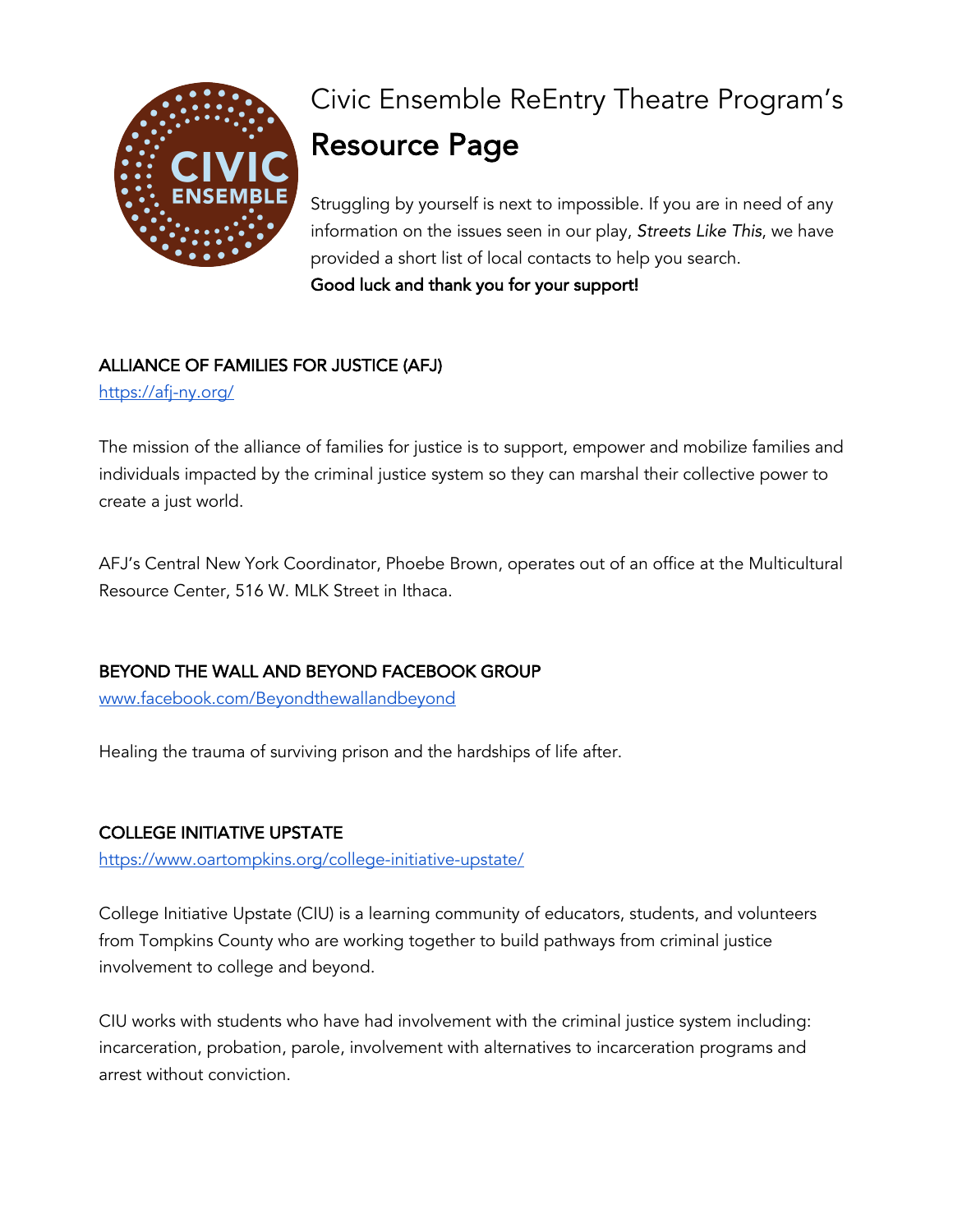ITHACA COMMUNITY RECOVERY - *Alcoholics and Narcotics Anonymous Meetings (NA/AA)* https://www.ithacacommunityrecovery.org/

Ithaca NY- 518 W Seneca St AA hotline: 607-273-1541 Full NA Meeting List

ITHACA DRUG USERS UNION - Facebook Group https://www.facebook.com/Ithaca-Drug-Users-Union-1503778289758237/

The Ithaca Drug User's Union (the I-DUU) is a group of current & former drug users who confront the stigmas & injustices long suffered by drug users.

#### MULTICULTURAL RESOURCE CENTER (MRC)

http://www.multiculturalresourcecenter.org/

MRC engages in cultural and systemic transformation by building with our communities to eliminate barriers to racial justice, cultural dignity, equity and inclusion, and indigenous rights.

516 W MLK St, Ithaca, NY 14850 (607) 279-8157

### OPPORTUNITIES, ALTERNATIVES, AND RESOURCES (OAR)

https://www.oartompkins.org/ For over forty years OAR has been protecting the civil liberties of those incarcerated in the Tompkins County Jail. 910 West State St. // West MLK St. Ithaca NY Call (607)-272-7885 Walk-ins welcome 9am-3:00pm

### OFFICE OF ADDICTION SERVICES AND SUPPORTS

http://www.oasas.ny.gov

New York State Office of Addiction Services and Supports for information about prevention, treatment and recovery. OASAS is also a place to reach out to in regards to specific complaints about your treatment. OASAS (877) 846-7369